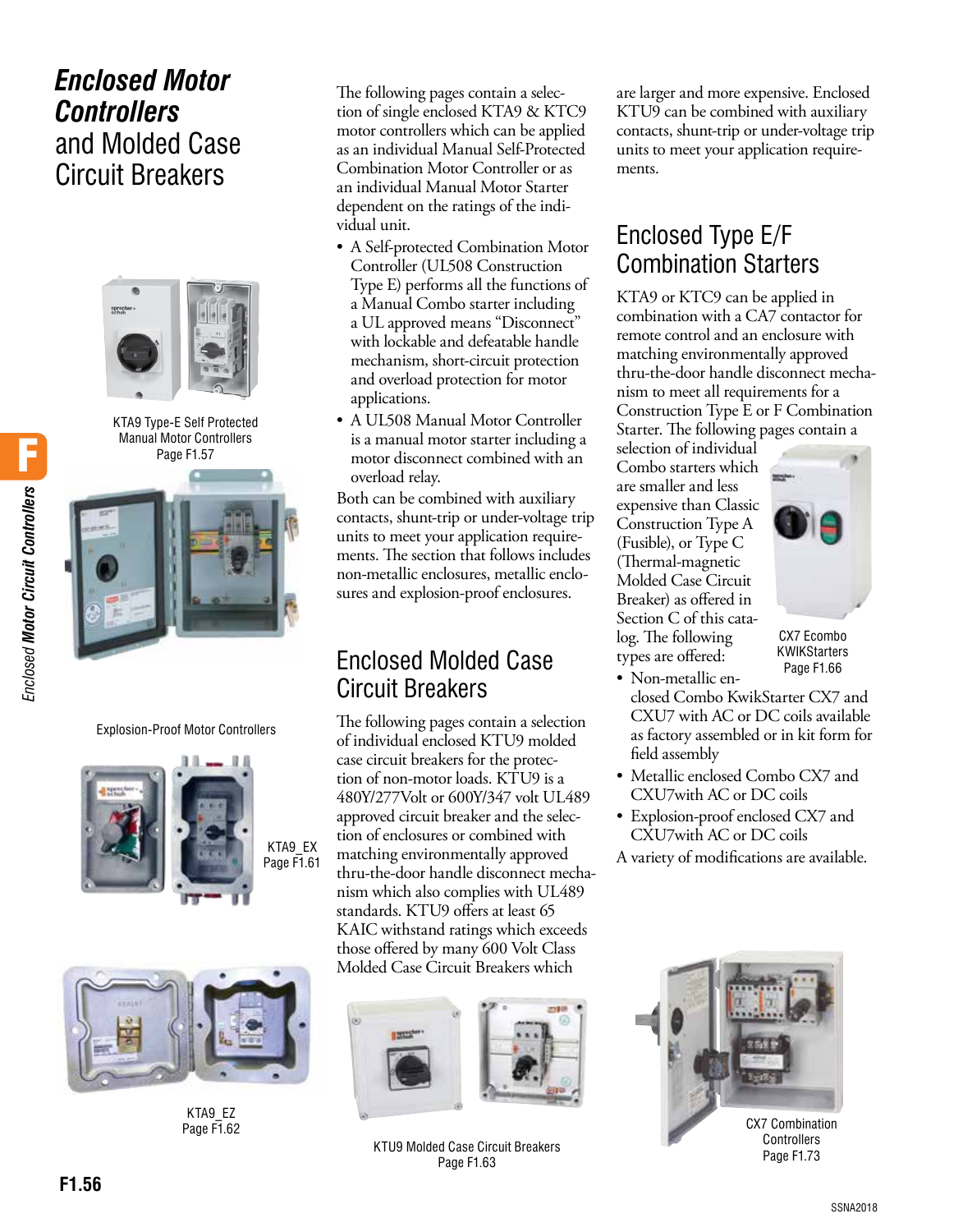

# **Enclosed KTA9 - IP65**

|                            |                           |                       |                          |           |                | Non-metallic (IP65) Enclosure |    |
|----------------------------|---------------------------|-----------------------|--------------------------|-----------|----------------|-------------------------------|----|
| Amp / Horsepower<br>Rating |                           |                       |                          |           |                |                               |    |
|                            | Max. Horsepower 000       |                       |                          | 0/L Relay |                |                               |    |
| <b>Three Phase</b>         |                           | <b>Ampere</b>         | Magnetic Res.<br>Current |           | Dimension Code |                               |    |
| <b>200V</b>                | <b>230V</b>               | 460V                  | 575V                     | Range     |                | <b>Catalog Number O</b>       |    |
|                            |                           |                       |                          |           |                |                               |    |
| $\tilde{}$                 | $\tilde{\phantom{a}}$     | $\tilde{\phantom{a}}$ | $\sim$                   | 0.100.16  | 2.2            | KTA9-32S-0.16A-CG             | AY |
|                            |                           |                       |                          | 0.160.25  | 3.5            | KTA9-32S-0.25A-CG             | AY |
| $\tilde{\phantom{0}}$      | $\overline{\phantom{0}}$  | $\tilde{}$            | $\tilde{}$               | 0.250.40  | 5.6            | KTA9-32S-0.4A-CG              | AY |
| $\tilde{\phantom{a}}$      | $\widetilde{\phantom{m}}$ | $\tilde{}$            | $\tilde{\phantom{a}}$    | 0.400.63  | 8.8            | KTA9-32S-0.63A-CG             | AY |
|                            |                           | 1/2                   | 1/2                      | 0.631.0   | 14             | KTA9-32S-1.0A-CG              | AY |
| $\tilde{}$                 | $\tilde{\phantom{a}}$     | 3/4                   | $\sim$                   | 1.01.6    | 22             | KTA9-32S-1.6A-CG              | AY |
| 1/2                        | 1/2                       | 1                     | $1 - 1/2$                | 1.62.5    | 35             | KTA9-32S-2.5A-CG              | AY |
| 3/4                        | 3/4                       | $\overline{c}$        | 3                        | 2.54.0    | 52             | KTA9-32S-4.0A-CG              | AY |
| $\mathbf{1}$               | $1 - 1/2$                 | 3                     | 5 <sub>o</sub>           | 4.06.3    | 88             | KTA9-32S-6.3A-CG              | AY |
| $\overline{c}$             | $\overline{2}$            | 5                     | $7-1/2$ $\odot$          | 6.310     | 140            | KTA9-32S-10A-CG               | AY |
| 3                          | 5                         | 10                    | 10 <sub>o</sub>          | 1016      | 224            | KTA9-32S-16A-CG               | AY |
| 5 <sub>o</sub>             | 5 <sub>o</sub>            | 10 <sub>o</sub>       | 15 <sub>o</sub>          | 14.520    | 280            | KTA9-32S-20A-CG               | AY |
| 50                         | $7-1/2$ $\odot$           | 15 <sup>°</sup>       | 20 <sub>o</sub>          | 1825      | 330            | KTA9-32S-25A-CG               | AY |
| $7 - 1/2$ O                | 10 <sub>o</sub>           | 20 <sub>o</sub>       | 25 <sup>°</sup>          | 2429      | 406            | KTA9-32S-29A-CG               | AY |
| $7 - 1/2$ O                | 10 <sub>o</sub>           | 20 <sub>o</sub>       | 30 <sub>o</sub>          | 2732      | 448            | KTA9-32S-32A-CG               | AY |

➊ **Horsepower ratings shown in the table above are for reference.** *The final selection of the controller depends on the actual motor full load current and service factor.*

- For motor with service factor less than 1.15. Use motor nameplate full load current times 0.9 and choose the motor starter with the appropriate current range. Example: Motor FLC  $=$ 4.2A; S.F. = 1.0. 4.2A x 0.9 = 3.78A. Select catalog number KTA9-32S-4.0A.
- ➋ Magnetic trip is fixed at 14x the maximum value of the current adjustment range. Refer to page F5 for applied KAIC ratings.
- ➌ KTA9 may be applied to single phase loads if 3 poles of device are wired in series. See footnote 1 for device selection criteria.
- ➍ A red and yellow handle may be selected instead of the standard gray and black handle. Change "CG" suffix to "CJ". Ex: Change KTA9-32S-0.16A-CG to KTA9-32S-0.16A-CJ.
- ➎ Handles are built-in to the enclosure and are not available as components.
- ➏ Catalog numbers with specific voltages (i.e. @ 575V) shaded in gray are suitable for use as a manual motor starter only because they are not Type E rated. See page F5 for ratings.

*Includes:*

- •Non-metallic (IP65) enclosure with integrated IP65 operator – watertight, dusttight
- •KTA9-32S (Standard Interrupting Capacity) "Type E" Self-protected Combination Manual Controller  $\Theta$
- •Terminal Adaptor for Type E Applications (Cat.# KT9-40-TE)
- •Gray and black IP65 handle <sup>oo</sup>

# **Enclosure Only**

| <b>Description</b>   | Catalog<br><b>Number</b> |
|----------------------|--------------------------|
| Gray/Black handle    | TBA                      |
| Red/Yellow handle    | TBA                      |
| Accessorv            |                          |
| Ground (PE) Terminal | ΓRΔ                      |

# **Modifications (Factory Assembled)**

| Add Suffix<br>to Cat. |
|-----------------------|
| Number                |
|                       |
|                       |
| -B                    |
| -A                    |
| -C                    |
| -D                    |
| -R                    |
| -S                    |
|                       |
|                       |
|                       |
| <b>-ASO2</b>          |
| <b>-AS20</b>          |
| -AS11                 |
|                       |
|                       |
| -R00                  |
| -R01                  |
| -R10                  |
|                       |
| -UA-∗                 |
| -АА-∗                 |
|                       |

**-UA..-AA Coil Codes (**✱**)**

| AC               | <b>Voltage Range</b> |             |  |  |
|------------------|----------------------|-------------|--|--|
| <b>Coil Code</b> | 50 Hz                | 60 Hz       |  |  |
| <b>24V</b>       | 21V                  | <b>24V</b>  |  |  |
| <b>28V</b>       | 24V                  | 28V         |  |  |
| <b>120V</b>      | <b>105V</b>          | <b>120V</b> |  |  |
| <b>127V</b>      | 110V                 | <b>127V</b> |  |  |
| <b>230V</b>      | 220230V              |             |  |  |
| <b>240V</b>      |                      | 240260V     |  |  |
| <b>277V</b>      | 240V                 | 277V        |  |  |
| <b>460V</b>      | 380400V              | 400460V     |  |  |
| <b>480V</b>      | 415V                 | 480V        |  |  |
| 600V             | 550V                 | 600V        |  |  |

Discount Schedule B7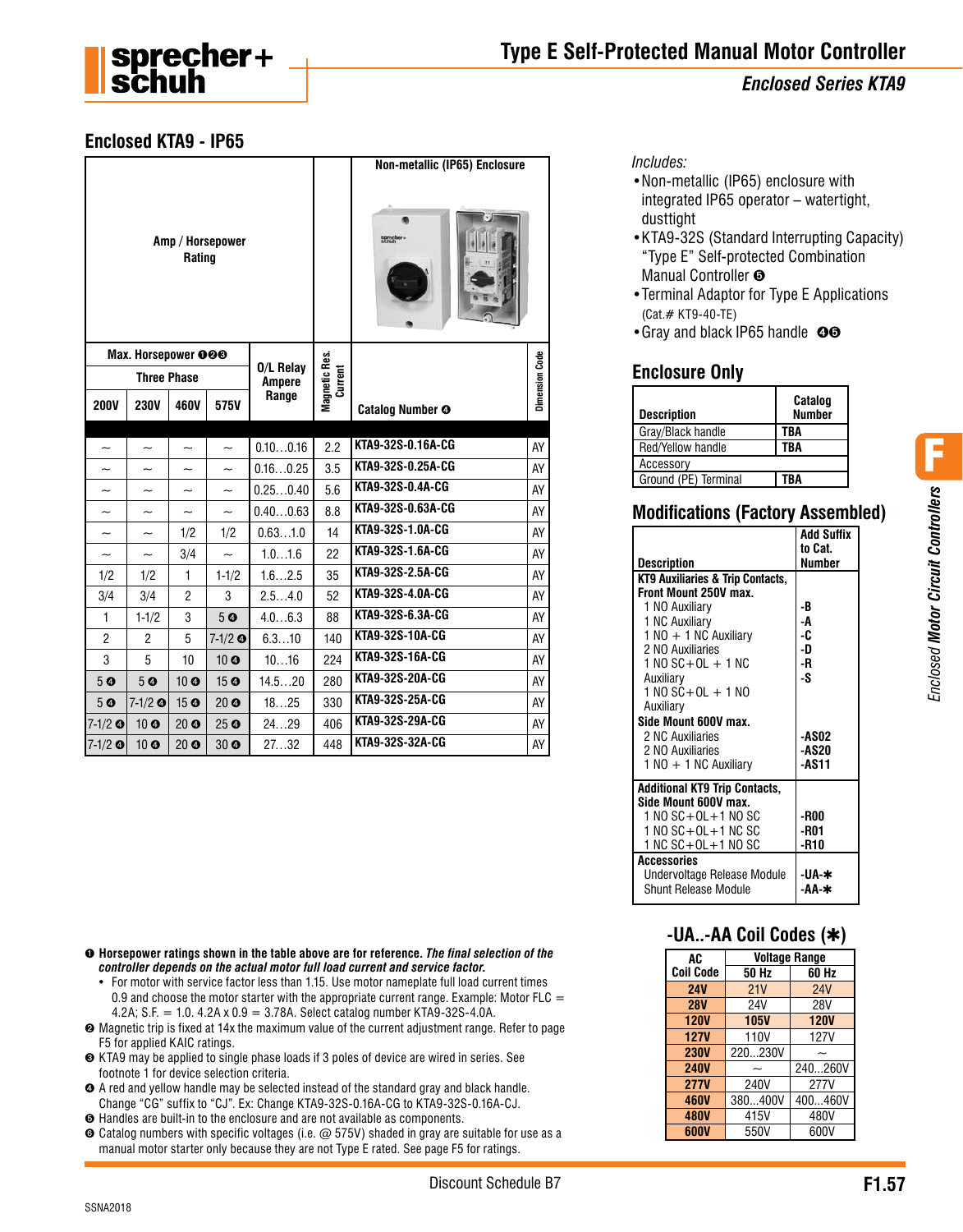

### **Enclosed KTA9 - Type 4 / 4X / 12**

|                           |                              |                            |                       |                                            |                  | Non-metallic, Type 4 / 4X / 12 Enclosure       |          |
|---------------------------|------------------------------|----------------------------|-----------------------|--------------------------------------------|------------------|------------------------------------------------|----------|
|                           |                              | Amp / Horsepower<br>Rating |                       |                                            |                  | Q                                              |          |
|                           | Max. Horsepower OO           |                            |                       | 0/L Relay                                  |                  |                                                |          |
|                           |                              | <b>Three Phase</b>         |                       | <b>Ampere</b>                              | netic<br>Current |                                                | Dim Code |
| <b>200V</b>               | <b>230V</b>                  | 460V                       | 575V                  | Range                                      | Nag<br>Res.      | Catalog Number <sup>®</sup>                    |          |
|                           |                              |                            |                       |                                            |                  | <b>KTA9-32S Standard Interrupting Capacity</b> |          |
|                           | $\overline{\phantom{0}}$     | $\tilde{\phantom{a}}$      |                       | 0.100.16                                   | 2.2              | KTA9-32S-0.16A-VG                              | Q5       |
|                           |                              |                            |                       | 0.160.25                                   | 3.5              | KTA9-32S-0.25A-VG                              | Q5       |
| $\widetilde{\phantom{m}}$ | $\tilde{\phantom{a}}$        | $\tilde{\phantom{a}}$      | $\tilde{\phantom{a}}$ | 0.250.40                                   | 5.6              | KTA9-32S-0.40A-VG                              | Q5       |
| $\tilde{\phantom{a}}$     | $\tilde{\phantom{a}}$        | $\tilde{\phantom{a}}$      | $\sim$                | 0.400.63                                   | 8.8              | KTA9-32S-0.63A-VG                              | Q5       |
| $\tilde{\phantom{a}}$     | $\tilde{}$                   | 1/2                        | 1/2                   | 0.631.0                                    | 14               | KTA9-32S-1.0A-VG                               | Q5       |
| $\widetilde{\phantom{m}}$ | $\widetilde{\phantom{m}}$    | 3/4                        | $\tilde{\phantom{a}}$ | 1.01.6                                     | 22               | KTA9-32S-1.6A-VG                               | Q5       |
| 1/2                       | 1/2                          | 1                          | $1-1/2$               | 1.62.5                                     | 35               | KTA9-32S-2.5A-VG                               | Q5       |
| 3/4                       | 3/4                          | $\overline{c}$             | 3                     | 2.54.0                                     | 52               | KTA9-32S-4.0A-VG                               | Q5       |
| $\mathbf{1}$              | $1 - 1/2$                    | 3                          | 50                    | 4.06.3                                     | 88               | KTA9-32S-6.3A-VG @                             | Q5       |
| $\overline{2}$            | $\overline{2}$               | 5                          | $7 - 1/2$ $\odot$     | 6.310                                      | 140              | KTA9-32S-10A-VG @                              | Q5       |
| 3                         | 5                            | 10                         | $10$ $\odot$          | 1016                                       | 224              | KTA9-32S-16A-VG @                              | Q5       |
| 50                        | 5 <sub>o</sub>               | 10 <sub>o</sub>            | 15 <sub>o</sub>       | 14.520                                     | 280              | KTA9-32S-20A-VG @                              | Q5       |
| 50                        | $7-1/2$ $\odot$              | 15 <sub>o</sub>            | 20 <sub>o</sub>       | 1825                                       | 330              | KTA9-32S-25A-VG @                              | Q5       |
| $7-1/2$ $\odot$           | 10 <sub>o</sub>              | 20 <sub>o</sub>            | 25 <sup>°</sup>       | 2429                                       | 406              | KTA9-32S-29A-VG @                              | Q5       |
| $7-1/2$ $\odot$           | 10 0                         | 20 <sub>o</sub>            | 30 <sub>o</sub>       | 2732                                       | 448              | KTA9-32S-32A-VG @                              | Q5       |
|                           |                              |                            |                       | <b>KTA9-40H High Interrupting Capacity</b> |                  |                                                |          |
| $\tilde{}$                | $\tilde{}$                   | $\tilde{}$                 | $\tilde{\phantom{a}}$ | 0.400.63                                   | 8.8              | KTA9-40H-0.63A-VG                              | Q6       |
|                           |                              | 1/2                        | 1/2                   | 0.631.0                                    | 14               | KTA9-40H-1.0A-VG                               | Q6       |
| $\widetilde{\phantom{m}}$ | $\widetilde{\phantom{m}}$    | $\overline{3}/4$           | $\sim$                | 1.01.6                                     | 22               | KTA9-40H-1.6A-VG                               | Q6       |
| 1/2                       | 1/2                          | 1                          | $1 - 1/2$             | 1.62.5                                     | 33               | KTA9-40H-2.5A-VG                               | Q6       |
| 3/4                       | 3/4                          | $\overline{c}$             | 3                     | 2.54.0                                     | 52               | KTA9-40H-4.0A-VG                               | Q6       |
| 1                         | $1 - 1/2$                    | $\overline{3}$             | 5                     | 4.06.3                                     | 82               | KTA9-40H-6.3A-VG                               | Q6       |
| 2<br>$\overline{3}$       | $\overline{\mathbf{c}}$<br>5 | 5<br>10                    | $7 - 1/2$<br>10       | 6.310<br>1016                              | 130<br>208       | KTA9-40H-10A-VG<br>KTA9-40H-16A-VG             | Q6<br>Q6 |
| 5                         | 5                            | 10                         | 15 <sub>o</sub>       | 14.520                                     | 260              | KTA9-40H-20A-VG @                              | Q6       |
| 5                         | $7 - 1/2$                    | 15                         | 20 <sub>o</sub>       | 1825                                       | 325              | KTA9-40H-25A-VG @                              | Q6       |
| $7 - 1/2$                 | 10                           | 20                         | 25 <sub>o</sub>       | 2429                                       | 406              | KTA9-40H-29A-VG @                              | Q6       |
| $7-1/2$                   | 10                           | 20                         | 30 <sub>o</sub>       | 2732                                       | 448              | KTA9-40H-32A-VG @                              | Q6       |
| 10                        | 10                           | 25                         | 30 <sub>o</sub>       | 3036                                       | 432              | KTA9-40H-36A-VG @                              | Q6       |
| 10                        | 10                           | 30                         | 30 <sub>o</sub>       | 3440                                       | 480              | <b>KTA9-40H-40A-VG @</b>                       | Q6       |
|                           |                              |                            |                       | <b>KTA7-45H High Interrupting Capacity</b> |                  |                                                |          |
| $\sqrt{2}$                | 3                            | 5                          | $7 - 1/2$             | 6.310                                      | 130              | KTA7-45H-10A-VG                                | Q7       |
| 3                         | 5                            | 10                         | 10                    | 1016                                       | 208              | KTA7-45H-16A-VG                                | Q7       |
| 5                         | 5                            | 10<br>15                   | 15<br>20              | 14.520<br>1825                             | 260<br>325       | KTA7-45H-20A-VG<br>KTA7-45H-25A-VG             | Q7       |
| $7 - 1/2$<br>$7-1/2$      | $7 - 1/2$<br>10              | 20                         | 30                    | 2332                                       | 416              | <b>KTA7-45H-32A-VG</b>                         | Q7<br>Q7 |
| 10                        | $\overline{15}$              | 30                         | 40 <sup>o</sup>       | 3245                                       | 585              | KTA7-45H-45A-VG                                | Q7       |
|                           |                              |                            |                       |                                            |                  |                                                |          |

#### ➊ **Horsepower ratings shown in the table above are for reference.** *The final selection of the controller depends on the actual motor full load current and service factor.*

- For motor with service factor less than 1.15. Use motor nameplate full load current times 0.9 and choose the motor starter with the appropriate current range. Example: Motor FLC = 4.2A; S.F. = 1.0.  $4.2A \times 0.9 = 3.78A$ . Select catalog number KTA9-32S-4.0A.
- **<sup>●</sup>** KTA9 may be applied to single phase loads if 3 poles of device are wired in series. See footnote 1 for device selection criteria.

#### *Includes:*

- •Type 4 / 4X / 12 enclosure watertight, dusttight, corrosion resistant
- •KTA9 "Type E" Self-protected Combination Manual Controller (Standard Interrupting Capacity) **☉**
- •Terminal Adaptor for Type E Applications (Cat.# KT9-40-TE or KT7-45-TE)
- •Gray and black Type 4/4X/12; IP66 handle (Cat.# KT9-HTN)  $\bullet$

#### **Modifications (Factory Assembled)**

| Description                                                               | <b>Add Suffix</b><br>to Cat.<br>Number |
|---------------------------------------------------------------------------|----------------------------------------|
| KT9 Auxiliaries & Trip Contacts,                                          |                                        |
| Front Mount 250V max.                                                     |                                        |
| 1 NO Auxiliary                                                            | -B                                     |
| 1 NC Auxiliary                                                            | -A                                     |
| $1 N0 + 1 N$ C Auxiliary                                                  | -C                                     |
| 2 NO Auxiliaries                                                          | -D                                     |
| $1 N0 SC+OL + 1 NC$                                                       | -R                                     |
| $1 N0 SC + OL + 1 NO$                                                     | -S                                     |
| Side Mount 600V max.                                                      |                                        |
| 2 NC Auxiliaries                                                          | <b>-AS02</b>                           |
| 2 NO Auxiliaries                                                          | <b>-AS20</b>                           |
| $1 N0 + 1 N$ C Auxiliary                                                  | -AS11                                  |
| <b>Additional KT9 Trip Contacts,</b>                                      |                                        |
| Side Mount 600V max.                                                      |                                        |
| 1 NO SC+OL+1 NO SC                                                        | -R00                                   |
| 1 NO SC+OL+1 NC SC                                                        | -R01                                   |
| 1 NC SC+OL+1 NO SC                                                        | -R10                                   |
| <b>Accessories</b><br>Undervoltage Release Module<br>Shunt Release Module | -UA-∗<br>-АА-∗                         |

#### **-UA..-AA Coil Codes(**✱**)**

|                  | <b>Voltage Range</b> |             |          |             |  |  |  |
|------------------|----------------------|-------------|----------|-------------|--|--|--|
| AC               | KT <sub>9</sub>      |             | KT7      |             |  |  |  |
| <b>Coil Code</b> | 50 Hz                | 60 Hz       | 50 Hz    | 60 Hz       |  |  |  |
| <b>24V</b>       | 24V                  | <b>28V</b>  | ~        | 24V         |  |  |  |
| <b>120V</b>      | <b>105V</b>          | <b>120V</b> |          | <b>120V</b> |  |  |  |
| <b>230V</b>      | 220230V              | ∼           | 220-230V |             |  |  |  |
| <b>240V</b>      |                      | 240260V     |          | 240260V     |  |  |  |
| <b>277V</b>      |                      |             | ~        | 277V        |  |  |  |
| <b>460V</b>      | 380400V              |             | 380400V  |             |  |  |  |
| <b>480V</b>      | 415V                 | 480V        | 415V     | 480V        |  |  |  |
| <b>500V</b>      |                      |             | 500V     | 575V        |  |  |  |

- ➌ A red and yellow handle may be selected instead of the standard gray and black handle. Change "VG" suffix to "VJ". Ex: Change KTA9-32S-0.16-**VG** to KTA9-32S-0.16-**VJ**.
- **☉** Catalog numbers with specific voltages (i.e. @ 575V) shaded in gray are suitable for use as a manual motor starter only because they are not Type E rated. See page F5 for ratings.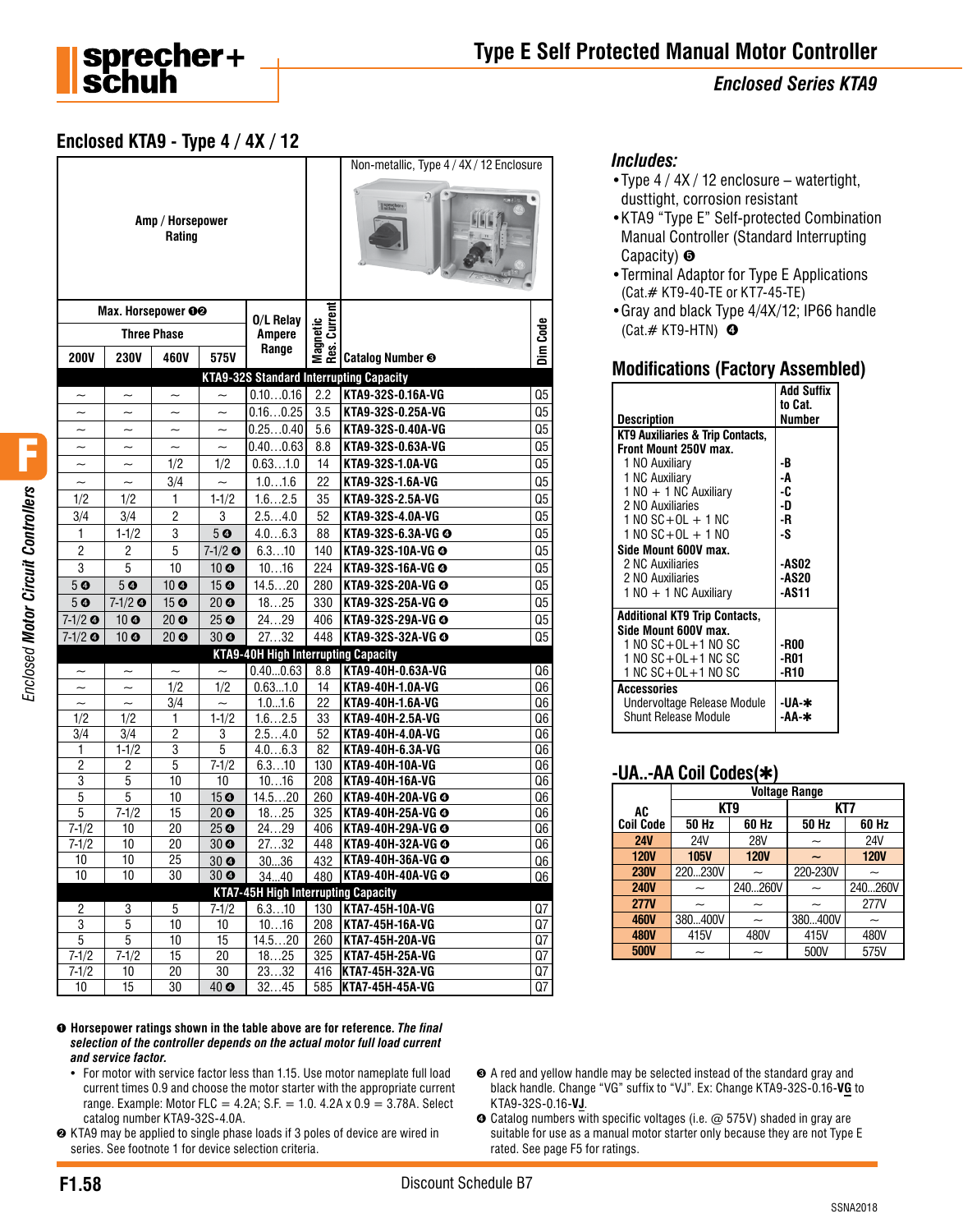

F

*Enclosed Motor Circuit Controllers*

# **Enclosed KTA9 - Type 12**

|                       |                       |                            |                                        |                                                |                          | <b>Painted Steel, Type 12 Enclosure</b> |          |
|-----------------------|-----------------------|----------------------------|----------------------------------------|------------------------------------------------|--------------------------|-----------------------------------------|----------|
|                       |                       | Amp / Horsepower<br>Rating |                                        |                                                |                          |                                         |          |
|                       | Max. Horsepower 000   |                            |                                        |                                                |                          |                                         |          |
|                       |                       | <b>Three Phase</b>         |                                        | 0/L Relay<br><b>Ampere</b>                     |                          |                                         |          |
| <b>200V</b>           | <b>230V</b>           | 460V                       | 575V                                   | Range                                          | Magnetic Res.<br>Current | <b>Catalog Number O</b>                 | Dim Code |
|                       |                       |                            |                                        | <b>KTA9-32S Standard Interrupting Capacity</b> |                          |                                         |          |
| $\sim$                | $\sim$                | $\sim$                     |                                        | 0.100.16                                       | 2.2                      | KTA9-32S-0.16A-DG                       | L        |
|                       |                       | $\tilde{\phantom{0}}$      | $\sim$                                 | 0.160.25                                       | 3.5                      | KTA9-32S-0.25A-DG                       | L        |
| $\tilde{}$            | $\tilde{}$            | $\tilde{}$                 | $\tilde{}$                             | 0.250.40                                       | 5.6                      | KTA9-32S-0.40A-DG                       | L        |
| $\sim$                | $\tilde{\phantom{a}}$ | $\sim$                     | $\sim$                                 | 0.400.63                                       | 8.8                      | KTA9-32S-0.63A-DG                       | L        |
| $\sim$                |                       | 1/2                        | 1/2                                    | 0.631.0                                        | 14                       | KTA9-32S-1.0A-DG                        | L        |
| $\sim$                | $\sim$                | 3/4                        | $\sim$                                 | 1.01.6                                         | 22                       | KTA9-32S-1.6A-DG                        | L        |
| 1/2                   | 1/2                   | 1                          | $1 - 1/2$                              | 1.62.5                                         | 35                       | KTA9-32S-2.5A-DG                        | L        |
| 3/4                   | 3/4                   | 2                          | 3                                      | 2.54.0                                         | 52                       | KTA9-32S-4.0A-DG                        | L        |
| 1                     | $1 - 1/2$             | 3                          | 5 <sub>o</sub>                         | 4.06.3                                         | 88                       | KTA9-32S-6.3A-DG @                      | L        |
| 2<br>3                | 2<br>5                | 5<br>10                    | $7-1/2$ $\odot$                        | 6.310                                          | 140                      | KTA9-32S-10A-DG @                       | L<br>L   |
| 5 <sub>o</sub>        | 5 <sub>o</sub>        | 10 <sub>o</sub>            | 10 <sub>o</sub><br>15 <sup>o</sup>     | 1016<br>14.520                                 | 224<br>280               | KTA9-32S-16A-DG @<br>KTA9-32S-20A-DG @  | L        |
| 50                    | $7 - 1/2$ O           | 15 <sub>o</sub>            | $20$ $\odot$                           | 1825                                           | 330                      | KTA9-32S-25A-DG @                       | L        |
| $7-1/2$ $\odot$       | 10 <sup>o</sup>       | 20 <sub>o</sub>            | 25 <sub>o</sub>                        | 2429                                           | 406                      | KTA9-32S-29A-DG @                       | L        |
| $7-1/2$ $\odot$       | 10 <sub>o</sub>       | 20 <sub>o</sub>            | 30 <sub>o</sub>                        | 2732                                           | 448                      | KTA9-32S-32A-DG @                       | L        |
|                       |                       |                            |                                        | <b>KTA9-40H High Interrupting Capacity</b>     |                          |                                         |          |
| $\tilde{\phantom{a}}$ | $\tilde{}$            | $\widetilde{\phantom{m}}$  | $\widetilde{\phantom{m}}$              | 0.400.63                                       | 8.8                      | KTA9-40H-0.63A-DG                       | L        |
| $\sim$                | $\sim$                | 1/2                        | 1/2                                    | 0.631.0                                        | 14                       | KTA9-40H-1.0A-DG                        | L        |
| $\sim$                |                       | 3/4                        |                                        | 1.01.6                                         | 22                       | KTA9-40H-1.6A-DG                        | L        |
| 1/2                   | 1/2                   | 1                          | $1-1/2$                                | 1.62.5                                         | 33                       | KTA9-40H-2.5A-DG                        | L        |
| 3/4                   | 3/4                   | 2                          | 3                                      | 2.54.0                                         | 52                       | KTA9-40H-4.0A-DG                        | L        |
| 1                     | $1 - 1/2$             | 3                          | 5                                      | 4.06.3                                         | 82                       | KTA9-40H-6.3A-DG                        | L        |
| $\overline{2}$        | 2                     | 5                          | $7 - 1/2$                              | 6.310                                          | 130                      | KTA9-40H-10A-DG                         | L        |
| 3<br>$\overline{5}$   | 5<br>$\overline{5}$   | 10                         | 10                                     | 1016                                           | 208                      | KTA9-40H-16A-DG                         | L        |
| 5                     | $7 - 1/2$             | 10<br>15                   | 15 <sub>o</sub><br>$20\,$ <sup>O</sup> | 14.520                                         | 260                      | KTA9-40H-20A-DG @                       | L<br>L   |
| $7 - 1/2$             | 10                    | 20                         | 25 <sub>o</sub>                        | 1825<br>$\overline{24}$ 29                     | 325<br>406               | KTA9-40H-25A-DG @<br>KTA9-40H-29A-DG @  | L        |
| $7 - 1/2$             | 10                    | 20                         | 30 <sub>o</sub>                        | 2732                                           | 448                      | KTA9-40H-32A-DG @                       | L        |
| 10                    | 10                    | 25                         | 30 <sub>o</sub>                        | 3036                                           | 432                      | KTA9-40H-36A-DG @                       | L        |
| 10                    | 10                    | 30                         | 30 O                                   | 3440                                           | 480                      | KTA9-40H-40A-DG @                       | L        |
|                       |                       |                            |                                        |                                                |                          |                                         |          |

#### *Includes:*

- •Type 12 enclosure dusttight
- •KTA9 "Type E" Self-protected Combination Manual Controller  $\Theta$
- •Terminal Adaptor for Type E Applications (Cat.# KT9-40-TE)
- •Gray and black Type 4/4X/12; IP66 handle (Cat.# KT9-HTN)  $\bullet$

### **Modifications (Factory Assembled)**

| Description                                                                              | Add Suffix<br>to Cat.<br>Number       |
|------------------------------------------------------------------------------------------|---------------------------------------|
| KT9 Auxiliaries & Trip Contacts,<br>Front Mount 250V max.                                |                                       |
| 1 NO Auxiliary                                                                           | -B                                    |
| 1 NC Auxiliary                                                                           | -A                                    |
| $1 N0 + 1 N$ C Auxiliary<br>2 NO Auxiliaries                                             | -C<br>-D                              |
| 1 NO SC+OL + 1 NC                                                                        | -R                                    |
| $1 N0 SC + OL + 1 NO$                                                                    | -S                                    |
| Side Mount 600V max.<br>2 NC Auxiliaries<br>2 NO Auxiliaries<br>$1 N0 + 1 N$ C Auxiliary | <b>-ASO2</b><br><b>-AS20</b><br>-AS11 |
| <b>Additional KT9 Trip Contacts,</b>                                                     |                                       |
| Side Mount 600V max.                                                                     |                                       |
| 1 NO SC+OL+1 NO SC<br>1 NO SC+OL+1 NC SC                                                 | -R00<br>-R01                          |
| 1 NC SC+OL+1 NO SC                                                                       | -R10                                  |
| Accessories<br>Undervoltage Release Module<br>Shunt Release Module                       | -UA-∗<br>-АА-ж                        |

#### **-UA..-AA Coil Codes (**✱**)**

|                  | <b>Voltage Range</b>      |             |          |             |  |  |  |
|------------------|---------------------------|-------------|----------|-------------|--|--|--|
| AC               |                           | KT9         | KT7      |             |  |  |  |
| <b>Coil Code</b> | 50 Hz<br>60 Hz            |             | 50 Hz    | 60 Hz       |  |  |  |
| <b>24V</b>       | 24V                       | <b>28V</b>  | 21V      | 24V         |  |  |  |
| <b>120V</b>      |                           | <b>120V</b> |          | <b>120V</b> |  |  |  |
| <b>127V</b>      | 110V                      | <b>127V</b> |          | <b>120V</b> |  |  |  |
| <b>230V</b>      | 220230V                   |             | 220-230V |             |  |  |  |
| <b>240V</b>      |                           | 240260V     |          | 240-260V    |  |  |  |
| <b>277V</b>      | $\widetilde{\phantom{m}}$ |             |          | 277V        |  |  |  |
| <b>460V</b>      | 380400V                   |             | 380-400V | ~           |  |  |  |
| <b>480V</b>      | 415V                      | 480V        | 415V     | 480V        |  |  |  |
| <b>500V</b>      |                           |             | 500V     | 575V        |  |  |  |

- ➊ **Horsepower ratings shown in the table above are for reference.** *The final selection of the controller depends on the actual motor full load current and service factor.*
	- For motor with service factor less than 1.15. Use motor nameplate full load current times 0.9 and choose the motor starter with the appropriate current range. Example: Motor FLC = 4.2A; S.F. = 1.0.  $4.2A \times 0.9 = 3.78A$ . Select catalog number KTA9-32S-4.0A.
- ➋ KTA9 may be applied to single phase loads if 3 poles of device are wired in series. See footnote 1 for device selection criteria.
- ➌ A red and yellow handle may be selected instead of the standard gray and black handle. Change "DG" suffix to "DJ". Ex: Change KTA9-32S-0.16-DG to KTA9-32S-0.16-**DJ**.
- ➍ Catalog numbers with specific voltages (i.e. @ 575V) shaded in gray are suitable for use as a manual motor starter only because they are not Type E rated. See page F5 for ratings.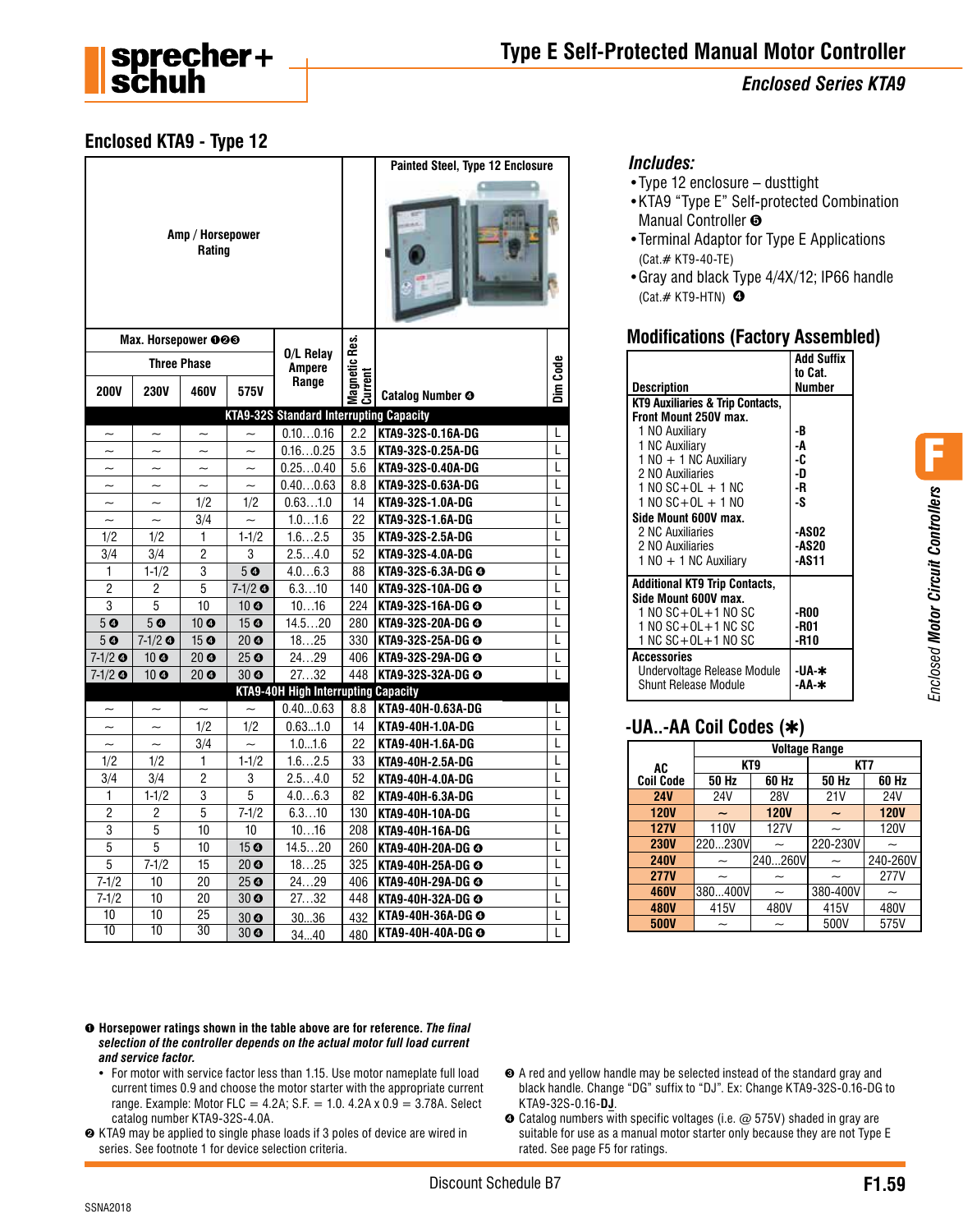

### **Enclosed KTA9 - Type 4 / 12**

|                           |                           |                            |                           |                                                |                          | Painted Steel, Type 4 / 12 Enclosure |                                  |
|---------------------------|---------------------------|----------------------------|---------------------------|------------------------------------------------|--------------------------|--------------------------------------|----------------------------------|
|                           |                           | Amp / Horsepower<br>Rating |                           |                                                |                          |                                      |                                  |
|                           | Max. Horsepower OO        |                            |                           | 0/L Relay<br><b>Ampere</b>                     | Magnetic Res.<br>Current |                                      |                                  |
|                           |                           | <b>Three Phase</b>         |                           | Range                                          |                          |                                      | Dim Code                         |
| <b>200V</b>               | <b>230V</b>               | 460V                       | 575V                      |                                                |                          | Catalog Number <sup>®</sup>          |                                  |
|                           |                           |                            |                           | <b>KTA9-32S Standard Interrupting Capacity</b> |                          |                                      |                                  |
|                           |                           |                            |                           | 0.100.16                                       | $\overline{2.2}$         | KTA9-32S-0.16A-WG                    | W <sub>6</sub>                   |
| $\tilde{}$                | $\tilde{}$                | $\tilde{}$                 | $\widetilde{\phantom{m}}$ | 0.160.25                                       | 3.5                      | KTA9-32S-0.25A-WG                    | W <sub>6</sub>                   |
| $\overline{\phantom{0}}$  | $\widetilde{\phantom{m}}$ | $\widetilde{\phantom{m}}$  | $\tilde{\phantom{a}}$     | 0.250.40                                       | 5.6                      | KTA9-32S-0.40A-WG                    | W <sub>6</sub>                   |
|                           |                           |                            |                           | 0.400.63                                       | 8.8                      | KTA9-32S-0.63A-WG                    | W <sub>6</sub>                   |
| $\widetilde{\phantom{m}}$ | $\tilde{\phantom{a}}$     | 1/2                        | 1/2                       | 0.631.0                                        | 14<br>22                 | KTA9-32S-1.0A-WG                     | W <sub>6</sub>                   |
| $\sim$                    | $\overline{\phantom{0}}$  | 3/4                        | $\widetilde{\phantom{m}}$ | 1.01.6<br>1.62.5                               |                          | KTA9-32S-1.6A-WG                     | W <sub>6</sub>                   |
| 1/2<br>3/4                | 1/2<br>3/4                | 1<br>2                     | $1 - 1/2$<br>3            | 2.54.0                                         | 35<br>52                 | KTA9-32S-2.5A-WG<br>KTA9-32S-4.0A-WG | W <sub>6</sub><br>W <sub>6</sub> |
| 1                         | $1 - 1/2$                 | 3                          | 5 <sub>o</sub>            | 4.06.3                                         | 88                       | KTA9-32S-6.3A-WG @                   | W <sub>6</sub>                   |
| $\overline{2}$            | $\overline{c}$            | 5                          | $7-1/2$ O                 | 6.310                                          | 140                      | KTA9-32S-10A-WG @                    | W <sub>6</sub>                   |
| 3                         | 5                         | 10                         | 10 <sub>o</sub>           | 1016                                           | 224                      | KTA9-32S-16A-WG @                    | W <sub>6</sub>                   |
| 50                        | 5 <sub>o</sub>            | 10 <sup>o</sup>            | 15 <sub>o</sub>           | 14.520                                         | 280                      | KTA9-32S-20A-WG @                    | W <sub>6</sub>                   |
| 50                        | $7-1/2$ $\odot$           | 15 <sup>°</sup>            | 20 <sub>o</sub>           | 1825                                           | 330                      | KTA9-32S-25A-WG @                    | W <sub>6</sub>                   |
| $7-1/2$ $\odot$           | 10 <sub>o</sub>           | $\overline{20}$ $\odot$    | 25 <sub>o</sub>           | 2429                                           | 406                      | KTA9-32S-29A-WG @                    | W6                               |
| $7-1/2$ $\odot$           | 10 <sub>o</sub>           | 20 <sub>o</sub>            | 30 <sub>o</sub>           | 2732                                           | 448                      | KTA9-32S-32A-WG @                    | W <sub>6</sub>                   |
|                           |                           |                            |                           | <b>KTA9-40H High Interrupting Capacity</b>     |                          |                                      |                                  |
|                           | $\tilde{\phantom{a}}$     | $\tilde{\phantom{a}}$      |                           | 0.400.63                                       | 8.8                      | KTA9-40H-0.63A-VG                    | W <sub>6</sub>                   |
| $\tilde{}$                | $\tilde{}$                | 1/2                        | 1/2                       | 0.631.0                                        | 14                       | KTA9-40H-1.0A-VG                     | W6                               |
| $\widetilde{\phantom{m}}$ | $\widetilde{\phantom{m}}$ | 3/4                        |                           | 1.01.6                                         | 22                       | KTA9-40H-1.6A-VG                     | W <sub>6</sub>                   |
| 1/2                       | 1/2                       | 1                          | $1 - 1/2$                 | 1.62.5                                         | 33                       | KTA9-40H-2.5A-WG                     | W <sub>6</sub>                   |
| 3/4                       | 3/4                       | 2                          | 3                         | 2.54.0                                         | 52                       | KTA9-40H-4.0A-WG                     | W6                               |
| 1                         | $1 - 1/2$                 | 3                          | 5                         | 4.06.3                                         | 82                       | KTA9-40H-6.3A-WG                     | W <sub>6</sub>                   |
| $\overline{2}$            | 2                         | $\overline{5}$             | $7 - 1/2$                 | 6.310                                          | 130                      | KTA9-40H-10A-WG                      | W <sub>6</sub>                   |
| $\overline{3}$            | 5                         | 10                         | 10                        | 1016                                           | 208                      | KTA9-40H-16A-WG                      | W6                               |
| 5                         | 5                         | 10                         | 15 <sub>o</sub>           | 14.520                                         | 260                      | KTA9-40H-20A-WG @                    | W <sub>6</sub>                   |
| 5                         | $7 - 1/2$                 | 15                         | 20 <sub>o</sub>           | 1825                                           | 325                      | KTA9-40H-25A-WG @                    | W <sub>6</sub>                   |
| $7 - 1/2$                 | 10                        | 20                         | 25 <sub>o</sub>           | 2429                                           | 406                      | KTA9-40H-29A-WGO                     | W6                               |
| $7 - 1/2$                 | 10                        | 20                         | 30 <sub>o</sub>           | 2732                                           | 448                      | KTA9-40H-32A-WGO                     | W6                               |
| $10\,$                    | $\overline{10}$           | $\overline{25}$            | 30 <sub>o</sub>           | 3036                                           |                          | 432 KTA9-40H-36A-WG O                | W6                               |
| 10                        | 10                        | 30                         | 30 <sub>o</sub>           | 3440                                           |                          | 480 KTA9-40H-40A-WG @                | W6                               |
|                           |                           |                            |                           | <b>KTA7-45H High Interrupting Capacity</b>     |                          |                                      |                                  |
| $\overline{c}$            | 3                         | 5                          | $7 - 1/2$                 | 6.310                                          | 130                      | KTA7-45H-10A-WG                      | R/F                              |
| 3<br>5                    | 5<br>5                    | 10                         | 10<br>15                  | 1016                                           | 208                      | KTA7-45H-16A-WG<br>KTA7-45H-20A-WG   | R/F                              |
| $7 - 1/2$                 | $7 - 1/2$                 | 10<br>15                   | 20                        | 14.520<br>1825                                 | 260<br>325               | KTA7-45H-25A-WG                      | R/F<br>R/F                       |
| $7 - 1/2$                 | 10                        | 20                         | 30                        | 2332                                           | 416                      | KTA7-45H-32A-WG                      | R/F                              |
| 10                        | 15                        | 30                         | 40 <sup>o</sup>           | 3245                                           | 585                      | KTA7-45H-45A-WG @                    | R/F                              |

#### *Includes:*

- •Type 4 / 12 enclosure watertight, dusttight
- •KTA9 "Type E" Self-protected Combination Manual Controller <sup>o</sup>
- •Terminal Adaptor for Type E Applications (Cat.# KT9-40-TE or KT7-45-TE)
- •Gray and black Type 4/4X/12; IP66 handle (Cat. $#$  KT9-HTN)  $\odot$

#### **Modifications (Factory Assembled)**

| <b>Description</b>                                        | <b>Add Suffix</b><br>to Cat.<br>Number |
|-----------------------------------------------------------|----------------------------------------|
| KT9 Auxiliaries & Trip Contacts,<br>Front Mount 250V max. |                                        |
| 1 NO Auxiliary                                            | -B                                     |
| 1 NC Auxiliary                                            | -A                                     |
| $1 N0 + 1 N$ C Auxiliary                                  | -C                                     |
| 2 NO Auxiliaries                                          | -D                                     |
| $1 N0 SC+OL + 1 NC$                                       | -R                                     |
| 1 NO SC+OL + 1 NO                                         | -S                                     |
| Side Mount 600V max.                                      |                                        |
| 2 NC Auxiliaries                                          | <b>-ASO2</b>                           |
| 2 NO Auxiliaries                                          | <b>-AS20</b>                           |
| $1 N0 + 1 N$ C Auxiliary                                  | -AS11                                  |
| <b>Additional KT9 Trip Contacts,</b>                      |                                        |
| Side Mount 600V max.                                      |                                        |
| $1 N0 SC+OL+1 NO SC$                                      | -R00                                   |
| 1 NO SC+OL+1 NC SC                                        | -R01                                   |
| $1NC$ SC+OL+1 NO SC                                       | -R10                                   |
| <b>Accessories</b>                                        |                                        |
| Undervoltage Release Module                               | -UA-∗                                  |
| Shunt Release Module                                      | -АА-ж                                  |

# **-UA..-AA Coil Codes (**✱**)**

|                  | <b>Voltage Range</b> |                       |          |             |  |
|------------------|----------------------|-----------------------|----------|-------------|--|
| AC               | KT <sub>9</sub>      |                       | KT7      |             |  |
| <b>Coil Code</b> | 50 Hz                | 60 Hz                 | 50 Hz    | 60 Hz       |  |
| <b>24V</b>       | 24V                  | <b>28V</b>            | ~        | 24V         |  |
| <b>120V</b>      | <b>105V</b>          | <b>120V</b>           |          | <b>120V</b> |  |
| <b>230V</b>      | 220230V              | $\tilde{\phantom{a}}$ | 220-230V |             |  |
| <b>240V</b>      |                      | 240260V               |          | 240260V     |  |
| <b>277V</b>      |                      |                       |          | 277V        |  |
| <b>460V</b>      | 380400V              | ~                     | 380400V  |             |  |
| <b>480V</b>      | 415V                 | 480V                  | 415V     | 480V        |  |
| <b>500V</b>      |                      |                       | 500V     | 575V        |  |

- ➊ **Horsepower ratings shown in the table above are for reference.** *The final selection of the controller depends on the actual motor full load current and service factor.*
	- For motor with service factor less than 1.15. Use motor nameplate full load current times 0.9 and choose the motor starter with the appropriate current range. Example: Motor FLC = 4.2A; S.F. = 1.0.  $4.2A \times 0.9 = 3.78A$ . Select catalog number KTA9-32S-4.0A.
- ➋ KTA9 may be applied to single phase loads if 3 poles of device are wired in series. See footnote 1 for device selection criteria.
- ➌ A red and yellow handle may be selected instead of the standard gray and black handle. Change "WG" suffix to "WJ". Ex: Change KTA9-32S-0.16-WG to KTA9-32S-0.16-**WJ**.
- ➍ Catalog numbers with specific voltages (i.e. @ 575V) shaded in gray are suitable for use as a manual motor starter only because they are not Type E rated. See page F5 for ratings.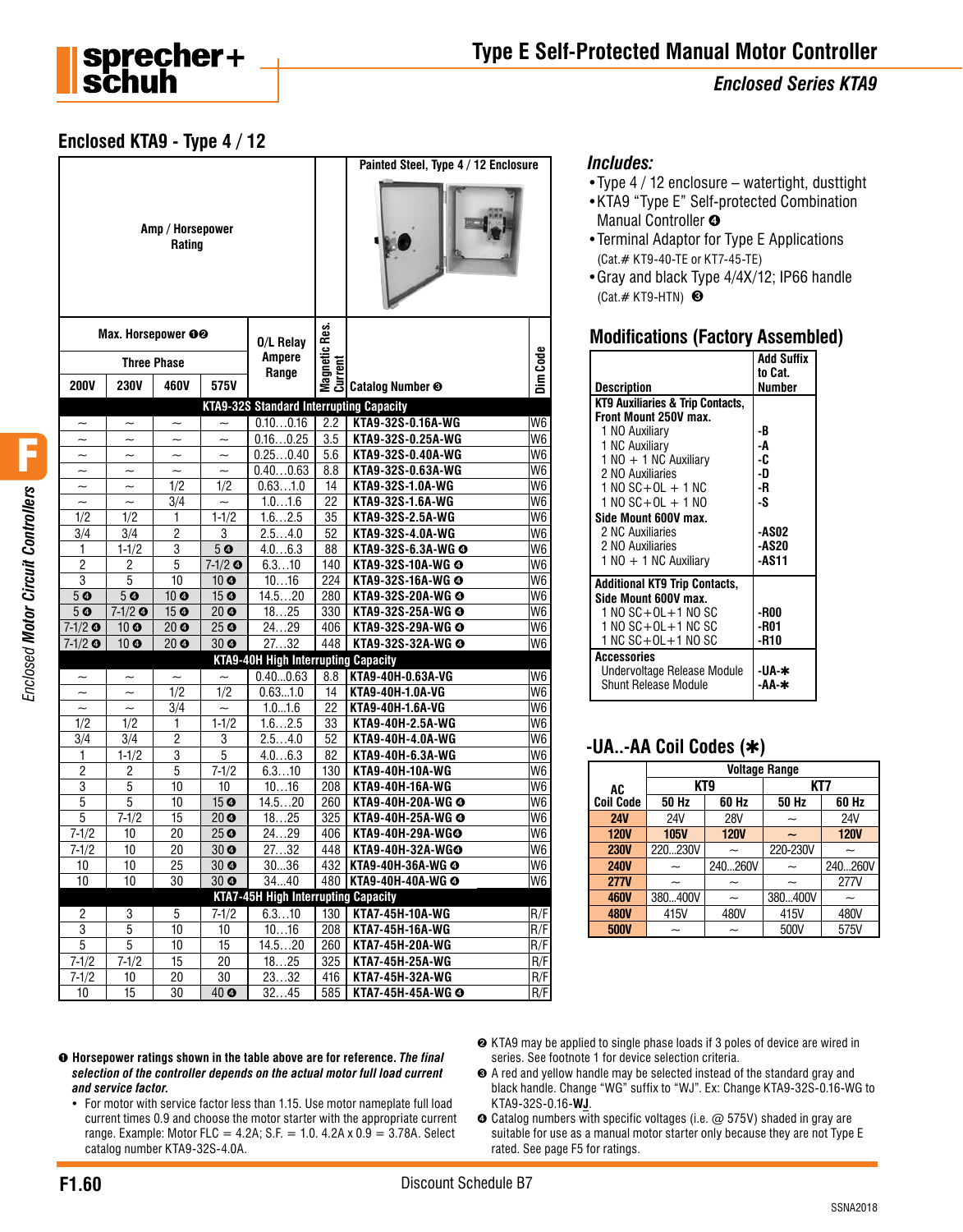### *Explosion-Proof Series KTA9*

# **KTA9 Explosion Proof Motor Controllers - NEMA Type 7/9**

| Amp / Horsepower<br>Rating      |                           |                           |                          |                          |     |                                                |          |
|---------------------------------|---------------------------|---------------------------|--------------------------|--------------------------|-----|------------------------------------------------|----------|
| Max. Horsepower OO<br>0/L Relay |                           |                           |                          | Magnetic Res.<br>Current |     |                                                |          |
|                                 | <b>Three Phase</b>        |                           |                          | <b>Ampere</b><br>Range   |     |                                                | Dim Code |
| <b>200V</b>                     | <b>230V</b>               | 460V                      | 575V                     |                          |     | <b>Catalog Number</b>                          |          |
|                                 |                           |                           |                          |                          |     | <b>KTA9-32S Standard Interrupting Capacity</b> |          |
| $\tilde{\phantom{a}}$           | $\overline{\phantom{0}}$  | $\tilde{\phantom{a}}$     | $\overline{\phantom{0}}$ | 0.100.16                 | 2.2 | KTA9-32S-0.16A-EX                              | EX       |
| $\tilde{}$                      |                           |                           | $\tilde{\phantom{a}}$    | 0.160.25                 | 3.5 | KTA9-32S-0.25A-EX                              | EX       |
| $\widetilde{\phantom{m}}$       | $\tilde{\phantom{a}}$     | $\widetilde{\phantom{m}}$ | $\tilde{\phantom{a}}$    | 0.250.40                 | 5.6 | KTA9-32S-0.4A-EX                               | EX       |
| $\tilde{}$                      | $\widetilde{\phantom{m}}$ | $\tilde{}$                | $\tilde{\phantom{a}}$    | 0.400.63                 | 8.8 | KTA9-32S-0.63A-EX                              | EX       |
| $\overline{\phantom{0}}$        | $\overline{\phantom{0}}$  | 1/2                       | 1/2                      | 0.631.0                  | 14  | KTA9-32S-1.0A-EX                               | EX       |
| $\tilde{\phantom{a}}$           | $\widetilde{\phantom{m}}$ | 3/4                       | $\sim$                   | 1.01.6                   | 22  | KTA9-32S-1.6A-EX                               | EX       |
| 1/2                             | 1/2                       | 1                         | $1 - 1/2$                | 1.62.5                   | 35  | KTA9-32S-2.5A-EX                               | EX       |
| 3/4                             | 3/4                       | $\overline{2}$            | 3                        | 2.54.0                   | 52  | KTA9-32S-4.0A-EX                               | EX       |
| $\mathbf{1}$                    | $1 - 1/2$                 | 3                         | 5 <sub>6</sub>           | 4.06.3                   | 88  | KTA9-32S-6.3A-EX <sup>®</sup>                  | EX       |
| $\overline{2}$                  | $\overline{2}$            | 5                         | $7-1/2$ $\odot$          | 6.310                    | 140 | KTA9-32S-10A-EX <sup>®</sup>                   | EX       |
| 3                               | 5                         | 10                        | $10 \, \odot$            | 1016                     | 224 | KTA9-32S-16A-EX <sup>®</sup>                   | EX       |
| 5 <sub>6</sub>                  | 5 <sub>6</sub>            | 10 <sub>0</sub>           | 15 <sup>6</sup>          | 14.520                   | 280 | KTA9-32S-20A-EX <sup>®</sup>                   | EX       |
| 5 <sub>6</sub>                  | $7-1/2$ $\odot$           | 15 ❸                      | 20 <sub>0</sub>          | 1825                     | 330 | KTA9-32S-25A-EX <sup>®</sup>                   | EX       |
| $7 - 1/2$ ©                     | 10 <sub>0</sub>           | 20 <sup>o</sup>           | 25 <sub>0</sub>          | 2429                     | 406 | KTA9-32S-29A-EX <sup>®</sup>                   | EX       |
| $7-1/2$ $\odot$                 | 10 <sub>0</sub>           | 20 <sub>0</sub>           | 30 <sub>0</sub>          | 2732                     | 448 | KTA9-32S-32A-EX <sup>®</sup>                   | EX       |

#### *Includes:*

- •Class I, Div 1, 2, Group C, D Class II, Div 1, 2, Group E, F & G enclosure Class III
- NEMA Type 7/9
- •KTA9 "Type E" Self-protected Combination Manual Motor Controller ➌
- •Terminal Adaptor for Type E Applications (Cat.# KT9-40-TE)

#### **Modifications (Factory Assembled)**

|                                      | <b>Add Suffix</b><br>to Cat. |
|--------------------------------------|------------------------------|
| <b>Description</b>                   | <b>Number</b>                |
| KT9 Auxiliaries & Trip Contacts,     |                              |
| Front Mount 250V max.                |                              |
| 1 NO Auxiliary                       | -B                           |
| 1 NC Auxiliary                       | -A                           |
| $1 N0 + 1 N$ C Auxiliary             | -C                           |
| 2 NO Auxiliaries                     | -D                           |
| $1 NQ SC + OL + 1 NC$                | -R                           |
| $1 N0 SC + OL + 1 N0$                | -S                           |
| Side Mount 600V max.                 |                              |
| 2 NC Auxiliaries                     | <b>-ASO2</b>                 |
| 2 NO Auxiliaries                     | <b>-AS20</b>                 |
| $1 N0 + 1 N$ C Auxiliary             | -AS11                        |
| <b>Additional KT9 Trip Contacts,</b> |                              |
| Side Mount 600V max.                 |                              |
| $1 NQ SC + OL + 1 NO SC$             | -R00                         |
| 1 NO SC+OL+1 NC SC                   | -R01                         |
| $1$ NC SC+OL+1 NO SC                 | -R10                         |
| <b>Accessories</b>                   |                              |
| Undervoltage Release Module          | -UA-∗                        |
| Shunt Release Module                 | -АА-*                        |
| <b>Enclosure Modifications</b>       |                              |
| Breather/Drain                       | -BD                          |

- ➊ **Horsepower ratings shown in the table above are for reference.** *The final selection of the controller depends on the actual motor full load current and service factor.*
	- For motor with service factor less than 1.15. Use motor nameplate full load current times 0.9 and choose the motor starter with the appropriate current range. Example: Motor FLC = 4.2A; S.F. = 1.0.  $4.2A \times 0.9 = 3.78A$ . Select catalog number KTA9-32S-0.40A.
- ➋ KTA9 may be applied to single phase loads if 3 poles of device are wired in series. See footnote 1 for device selection criteria.
- ➌ Catalog numbers with specific voltages (i.e. @ 575V) shaded in gray are suitable for use as a manual motor starter only because they are not Type E rated. See page F5 for ratings.
- ➍ -UA✱ and -AA✱ options not possible in the -EX Enclosure.